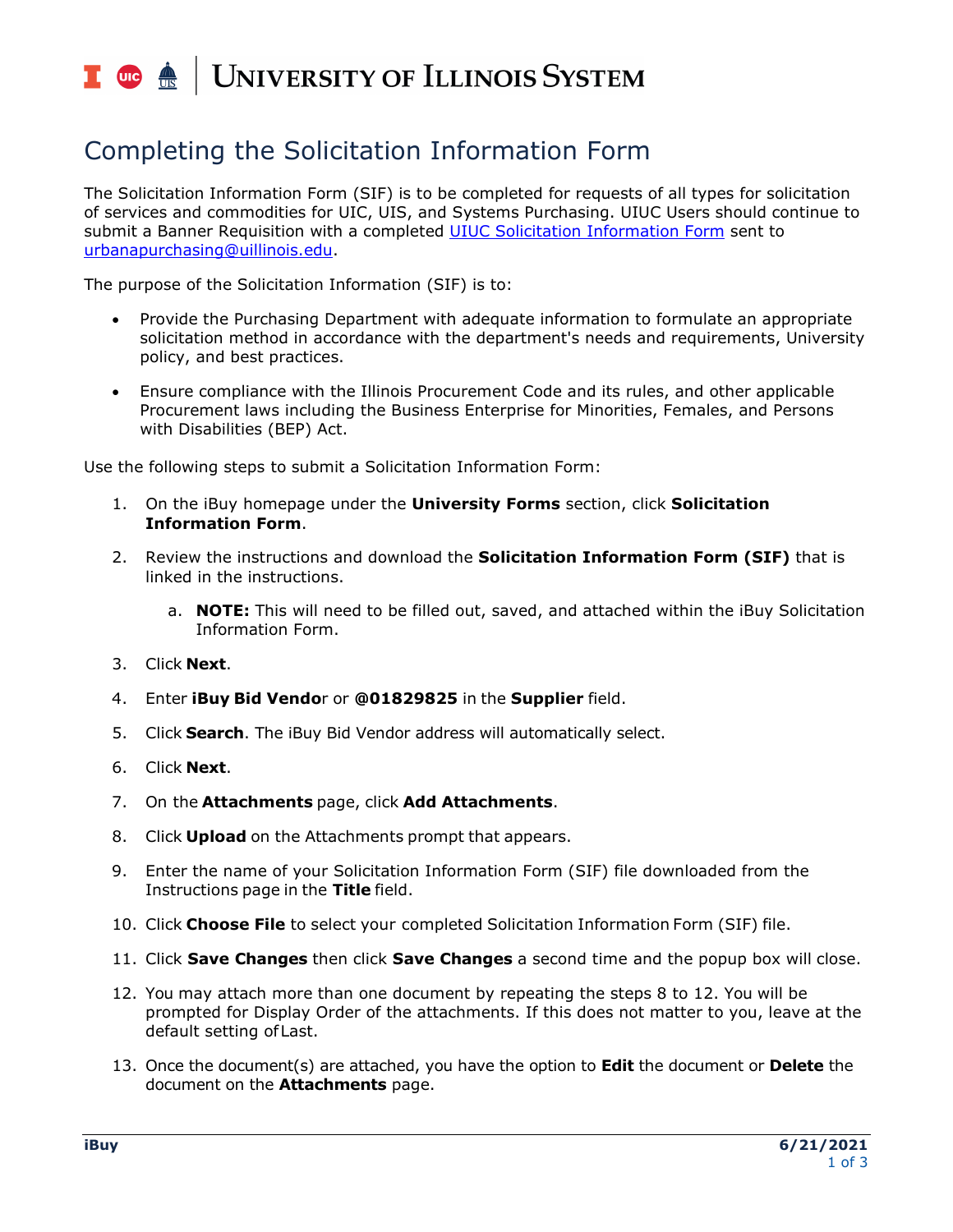#### UNIVERSITY OF ILLINOIS SYSTEM  $\blacksquare$  ore  $\spadesuit$

- a. **NOTE:** Attachments will also live on the requisition within the **Internal Notes and Attachments** section where they can be edited and removed.
- 14. Click **Next**.
- 15. Enter a brief description of the services or supplies to be solicited.
- 16. For the **Estimated Dollar Amount**, set the Unit Price to **\$.01** to start the SIF process.
	- a. **NOTE:** After IFB/RFP is awarded and posted on the Procurement Bulletin, the requisition will be returned to the department for you to update the vendor information and dollar amount.
- 17. Click **Next**.
- 18. The **Review and Submit** requisition screen will appear. There is no action required. Click **Add and go to Cart**.
- 19. Enter **Commodity Code** or click the search button if you do not know the commodity code, to search by a portion of the code or description. This field is not currently required.
- 20. Click **Proceed to Checkout**.
- 21. Click **Place Order** to submit the requisition.

## Editing the Requisition Before Submitting the Order

- 1. On the left navigation column of iBuy, click **Shop**, then click **My Carts and Orders**, then click **Open Active Shopping Cart**.
- 2. Click the section of the form you need to edit.
	- a. **NOTE:** Much of what would be editable is within the **Order Details** section.
- 3. Edit and click **Save Progress**.
- 4. Click **Back to Requisition** on the top left corner of the Solicitation Information Form.
	- a. **NOTE:** Do not select **Add and Go to Cart** or the order will be duplicated.

## Editing the Requisition Once Purchasing Sends the Order Back for the Supplier and Unit Price Details

- 1. On the left navigation column of iBuy, click **Shop**, then click **My Carts and Orders**, then click **Open Active Shopping Cart**.
- 2. Find the Cart Number/Requisition Number.
- 3. Click the Shopping Cart Name associated with the Cart Number.
- 4. Scroll down the requisition to the **Vendor Details section** and click **Solicitation Information Form**.